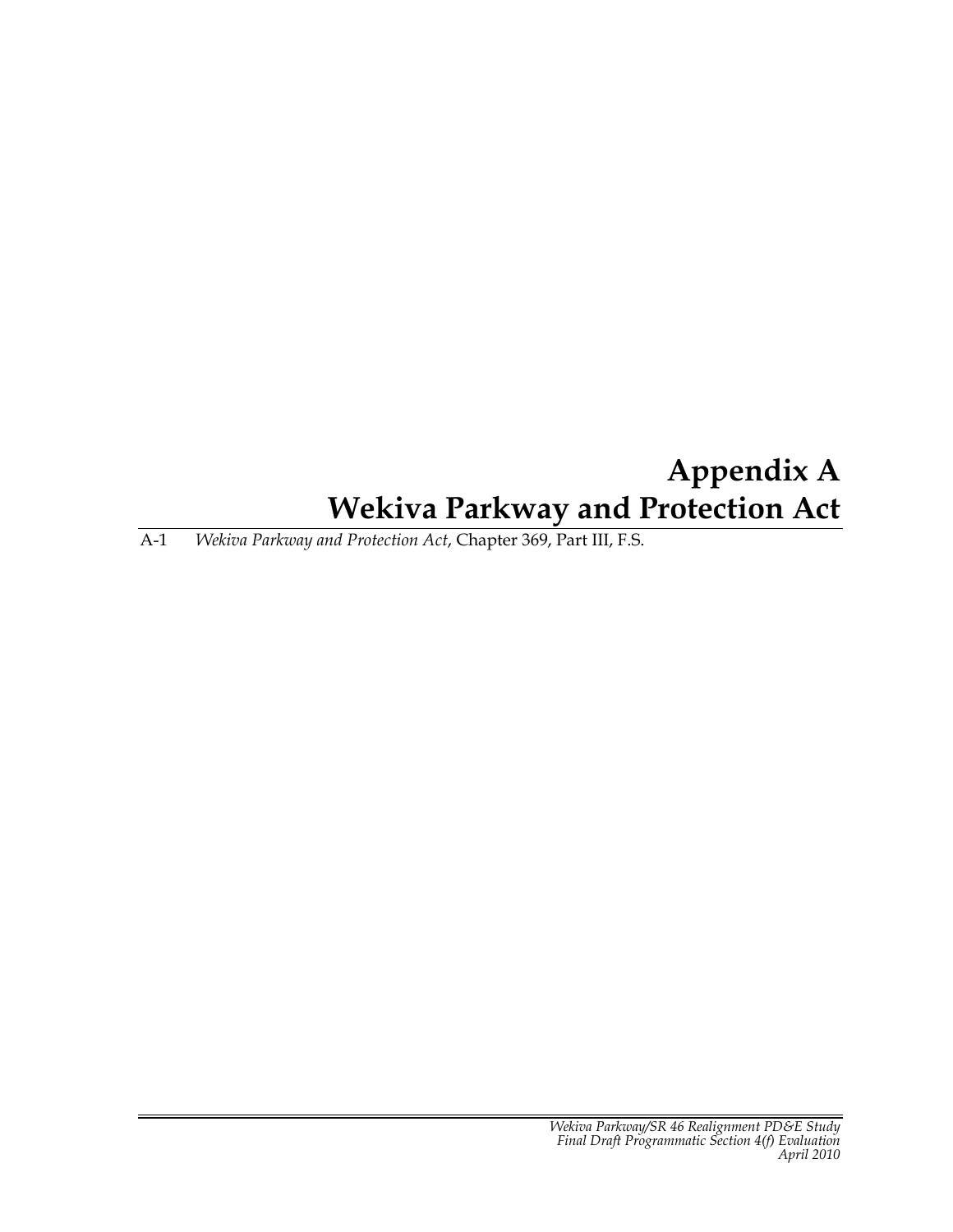**369.301 Short title.**--This part may be cited as the "Wekiva River Protection Act."

**History.**--s. 1, ch. 88-121; s. 26, ch. 88-393.

**369.303 Definitions.**--As used in this part:

(1) "Council" means the East Central Florida Regional Planning Council.

(2) "Counties" means Orange, Seminole, and Lake Counties.

(3) "Department" means the Department of Community Affairs.

(4) "Development of regional impact" means a development which is subject to the review procedures established by s. 380.06 or s. 380.065, and s. 380.07.

(5) "Land development regulation" means a regulation covered by the definition in s. 163.3164(23) and any of the types of regulations described in s. 163.3202.

(6) "Local comprehensive plan" means a comprehensive plan adopted pursuant to ss. 163.3164-163.3215.

(7) "Revised comprehensive plan" means a comprehensive plan prepared pursuant to ss. 163.3164-163.3215 which has been revised pursuant to chapters 85-55, 86-191, and 87- 338, Laws of Florida, and subsequent laws amending said sections.

(8) "Wekiva River development permit" means any zoning permit, subdivision approval, rezoning, special exception, variance, site plan approval, or other official action of local government having the effect of permitting the development of land in the Wekiva River Protection Area. "Wekiva River development permit" shall not include a building permit, certificate of occupancy, or other permit relating to the compliance of a development with applicable electrical, plumbing, or other building codes.

(9) "Wekiva River Protection Area" means the lands within: Township 18 south range 28 east; Township 18 south range 29 east; Township 19 south range 28 east, less those lands lying west of a line formed by County Road 437, State Road 46, and County Road 435; Township 19 south range 29 east; Township 20 south range 28 east, less all lands lying west of County Road 435; and Township 20 south range 29 east, less all those lands east of Markham Woods Road.

(10) "Wekiva River System" means the Wekiva River, the Little Wekiva River, Black Water Creek, Rock Springs Run, Sulphur Run, and Seminole Creek.

**History.**--s. 1, ch. 88-121; s. 26, ch. 88-393; s. 46, ch. 91-221; s. 4, ch. 93-206.

**369.305 Review of local comprehensive plans, land development regulations, Wekiva River development permits, and amendments.**--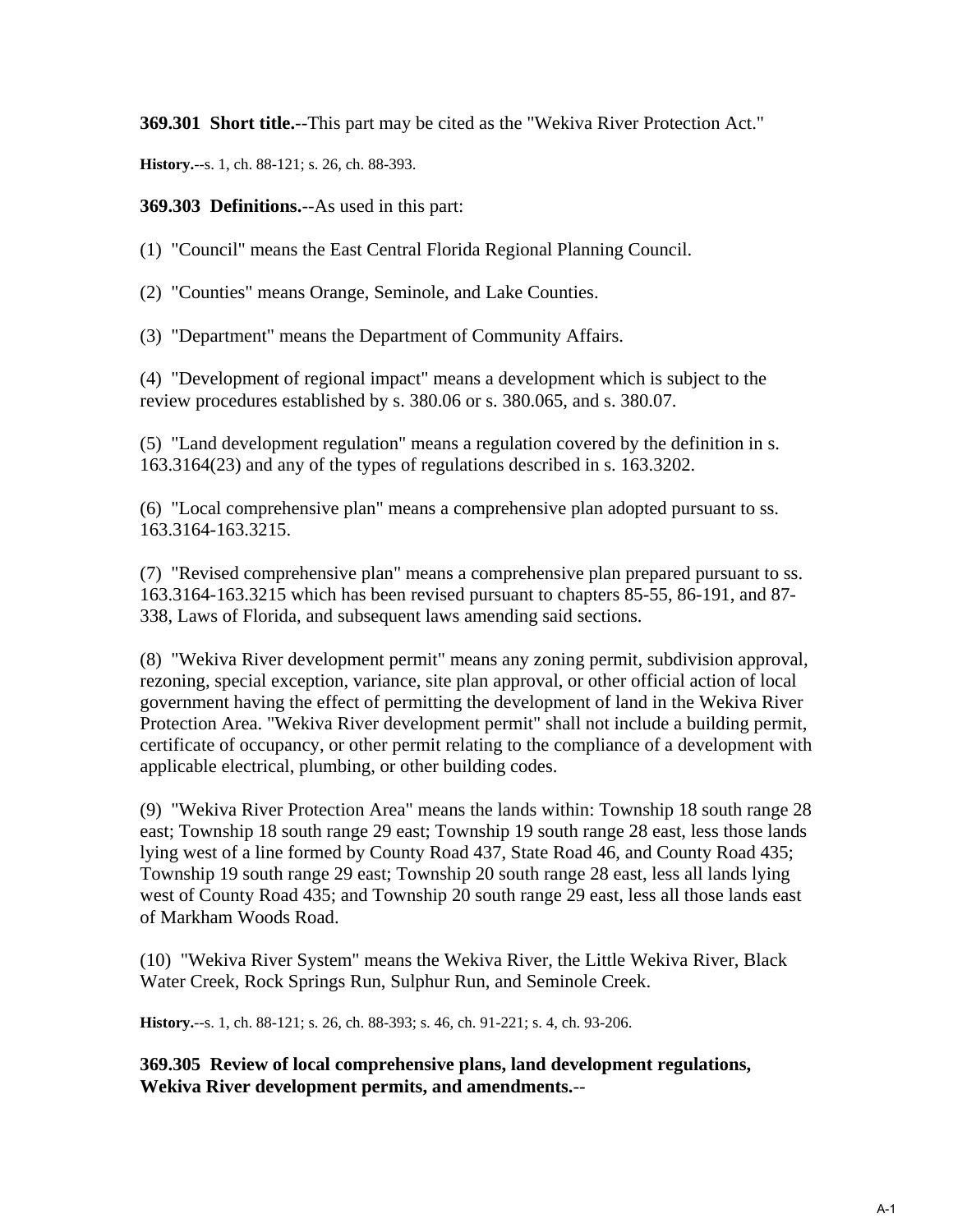(1) It is the intent of the Legislature that comprehensive plans and land development regulations of Orange, Lake, and Seminole Counties be revised to protect the Wekiva River Protection Area prior to the due dates established in ss. 163.3167(2) and 163.3202 and chapter 9J-12, Florida Administrative Code. It is also the intent of the Legislature that the counties emphasize this important state resource in their planning and regulation efforts. Therefore, each county shall, by April 1, 1989, review and amend those portions of its local comprehensive plan and its land development regulations applicable to the Wekiva River Protection Area, and, if necessary, adopt additional land development regulations which are applicable to the Wekiva River Protection Area to meet the following criteria:

(a) Each county's local comprehensive plan shall contain goals, policies, and objectives which result in the protection of the:

1. Water quantity, water quality, and hydrology of the Wekiva River System;

2. Wetlands associated with the Wekiva River System;

3. Aquatic and wetland-dependent wildlife species associated with the Wekiva River System;

4. Habitat within the Wekiva River Protection Area of species designated pursuant to rules 39-27.003, 39-27.004, and 39-27.005, Florida Administrative Code; and

5. Native vegetation within the Wekiva River Protection Area.

(b) The various land uses and densities and intensities of development permitted by the local comprehensive plan shall protect the resources enumerated in paragraph (a) and the rural character of the Wekiva River Protection Area. The plan shall also include:

1. Provisions to ensure the preservation of sufficient habitat for feeding, nesting, roosting, and resting so as to maintain viable populations of species designated pursuant to rules 39-27.003, 39-27.004, and 39-27.005, Florida Administrative Code, within the Wekiva River Protection Area.

2. Restrictions on the clearing of native vegetation within the 100-year flood plain.

3. Prohibition of development that is not low-density residential in nature, unless that development has less impacts on natural resources than low-density residential development.

4. Provisions for setbacks along the Wekiva River for areas that do not fall within the protection zones established pursuant to s. 373.415.

5. Restrictions on intensity of development adjacent to publicly owned lands to prevent adverse impacts to such lands.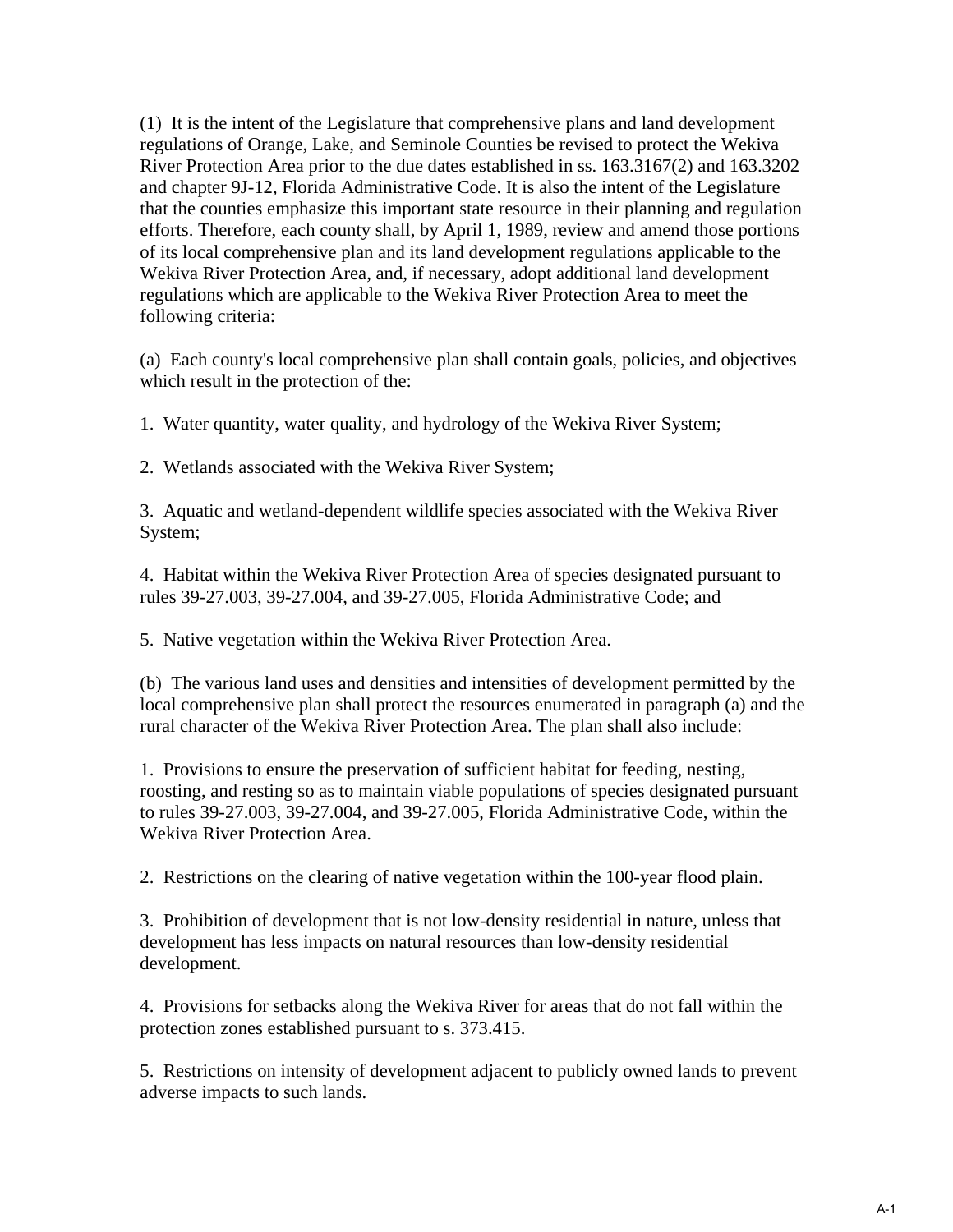6. Restrictions on filling and alteration of wetlands in the Wekiva River Protection Area.

7. Provisions encouraging clustering of residential development when it promotes protection of environmentally sensitive areas, and ensuring that residential development in the aggregate shall be of a rural density and character.

(c) The local comprehensive plan shall require that the density or intensity of development permitted on parcels of property adjacent to the Wekiva River System be concentrated on those portions of the parcels which are the farthest from the surface waters and wetlands of the Wekiva River System.

(d) The local comprehensive plan shall require that parcels of land adjacent to the surface waters and watercourses of the Wekiva River System not be subdivided so as to interfere with the implementation of protection zones as established pursuant to s. 373.415, any applicable setbacks from the surface waters in the Wekiva River System which are established by local governments, or the policy established in paragraph (c) of concentrating development in the Wekiva River Protection Area as far from the surface waters and wetlands of the Wekiva River System as practicable.

(e) The local land development regulations shall implement the provisions of paragraphs (a), (b), (c), and (d) and shall also include restrictions on the location of septic tanks and drainfields in the 100-year flood plain and discharges of stormwater to the Wekiva River System.

(2) Each county shall, within 10 days of adopting any necessary amendments to its local comprehensive plan and land development regulations or new land development regulations pursuant to subsection (1), submit them to the department, which shall, within 90 days, review the amendments and any new land development regulations and make a determination.

(3) If the department determines that the local comprehensive plan and land development regulations as amended or supplemented comply with the provisions of subsection (1), the department shall petition the Governor and Cabinet to confirm its determination. If the department determines that the amendments and any new land development regulations that a county has adopted do not meet the criteria established in subsection (1), or the department receives no amendments or new land development regulations and determines that the county's existing local comprehensive plan and land development regulations do not comply with the provisions of subsection (1), the department shall petition the Governor and Cabinet to order the county to adopt such amendments to its local comprehensive plan or land development regulations or such new land development regulations as it deems necessary to meet the criteria in subsection (1). A determination or petition made by the department pursuant to this subsection shall not be final agency action.

(4) The Governor and Cabinet, sitting as the Land and Water Adjudicatory Commission, shall render an order on the petition. Any local government comprehensive plan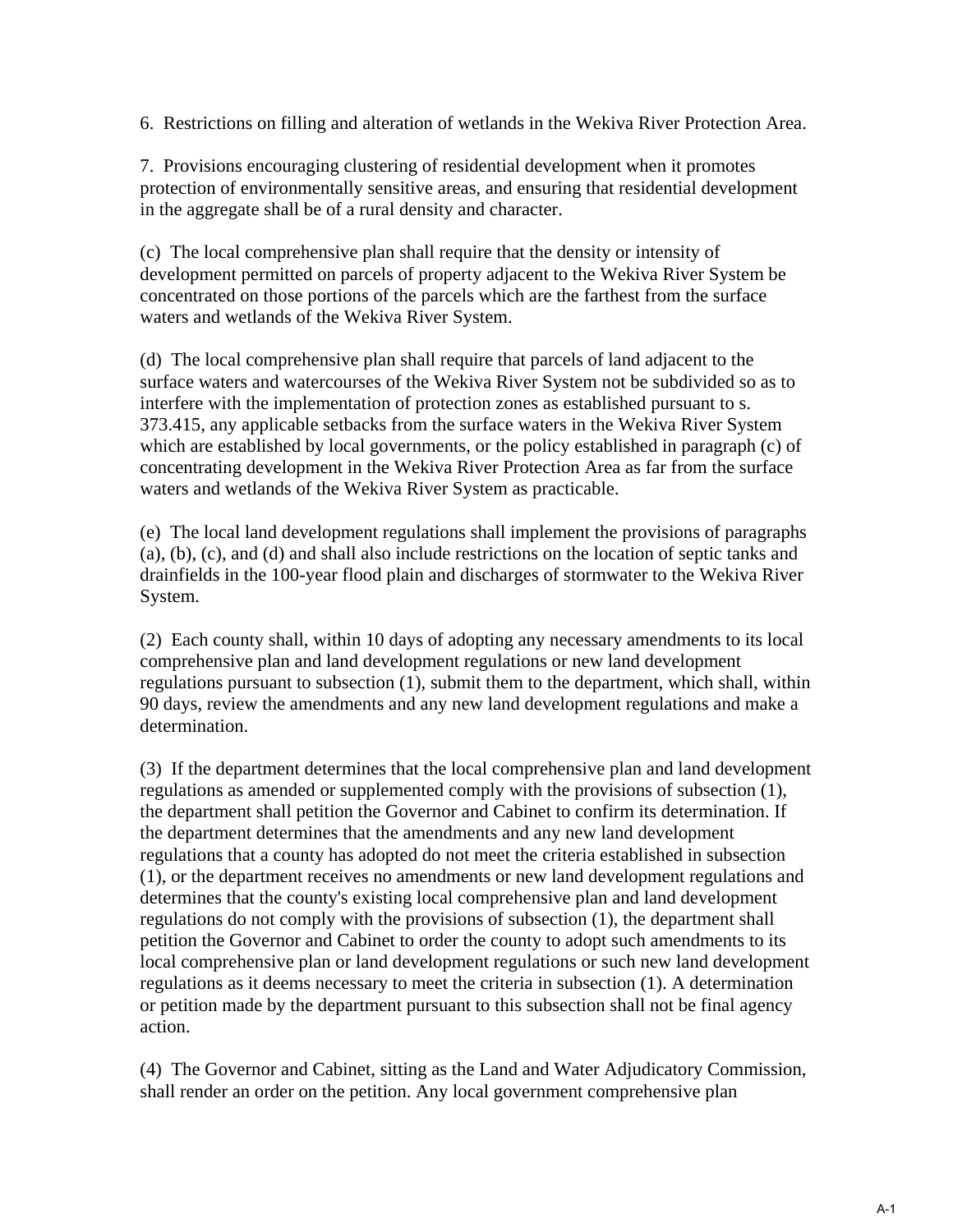amendments directly related to the requirements of this subsection and subsections (1), (2), and (3) may be initiated by a local planning agency and considered by the local governing body without regard to statutory or local ordinance limitations on the frequency of consideration of amendments to local comprehensive plans.

(5) During the period of time between the effective date of this act and the due date of a county's revised local government comprehensive plan as established by s. 163.3167(2) and chapter 9J-12, Florida Administrative Code, any local comprehensive plan amendment or amendment to a land development regulation, adopted or issued by a county, which applies to the Wekiva River Protection Area, or any Wekiva River development permit adopted by a county, solely within protection zones established pursuant to s. 373.415, shall be sent to the department within 10 days after its adoption or issuance by the local governing body but shall not become effective until certified by the department as being in compliance with purposes described in subsection (1). The department shall make its decision on certification within 60 days after receipt of the amendment or development permit solely within protection zones established pursuant to s. 373.415. The department's decision on certification shall be final agency action. This subsection shall not apply to any amendments or new land development regulations adopted pursuant to subsections (1)-(4) or to any development order approving, approving with conditions, or denying a development of regional impact.

(6) In its review of revised comprehensive plans after the due dates described in subsection (5), and in its review of comprehensive plan amendments after those due dates, the department shall review the local comprehensive plans, and any amendments, which are applicable to portions of the Wekiva River Protection Area for compliance with the provisions of subsection (1) in addition to its review of local comprehensive plans and amendments for compliance as defined in s. 163.3184; and all the procedures and penalties described in s. 163.3184 shall be applicable to this review.

(7) The department may adopt reasonable rules and orders to implement the provisions of this section.

**History.**--s. 1, ch. 88-121; s. 26, ch. 88-393; s. 14, ch. 95-146.

## **369.307 Developments of regional impact in the Wekiva River Protection Area; land acquisition.**--

(1) Notwithstanding the provisions of s. 380.06(15), the counties shall consider and issue the development permits applicable to a proposed development of regional impact which is located partially or wholly within the Wekiva River Protection Area at the same time as the development order approving, approving with conditions, or denying a development of regional impact.

(2) Notwithstanding the provisions of s. 380.0651 or any other provisions of chapter 380, the numerical standards and guidelines provided in chapter 28-24, Florida Administrative Code, shall be reduced by 50 percent as applied to proposed developments entirely or partially located within the Wekiva River Protection Area.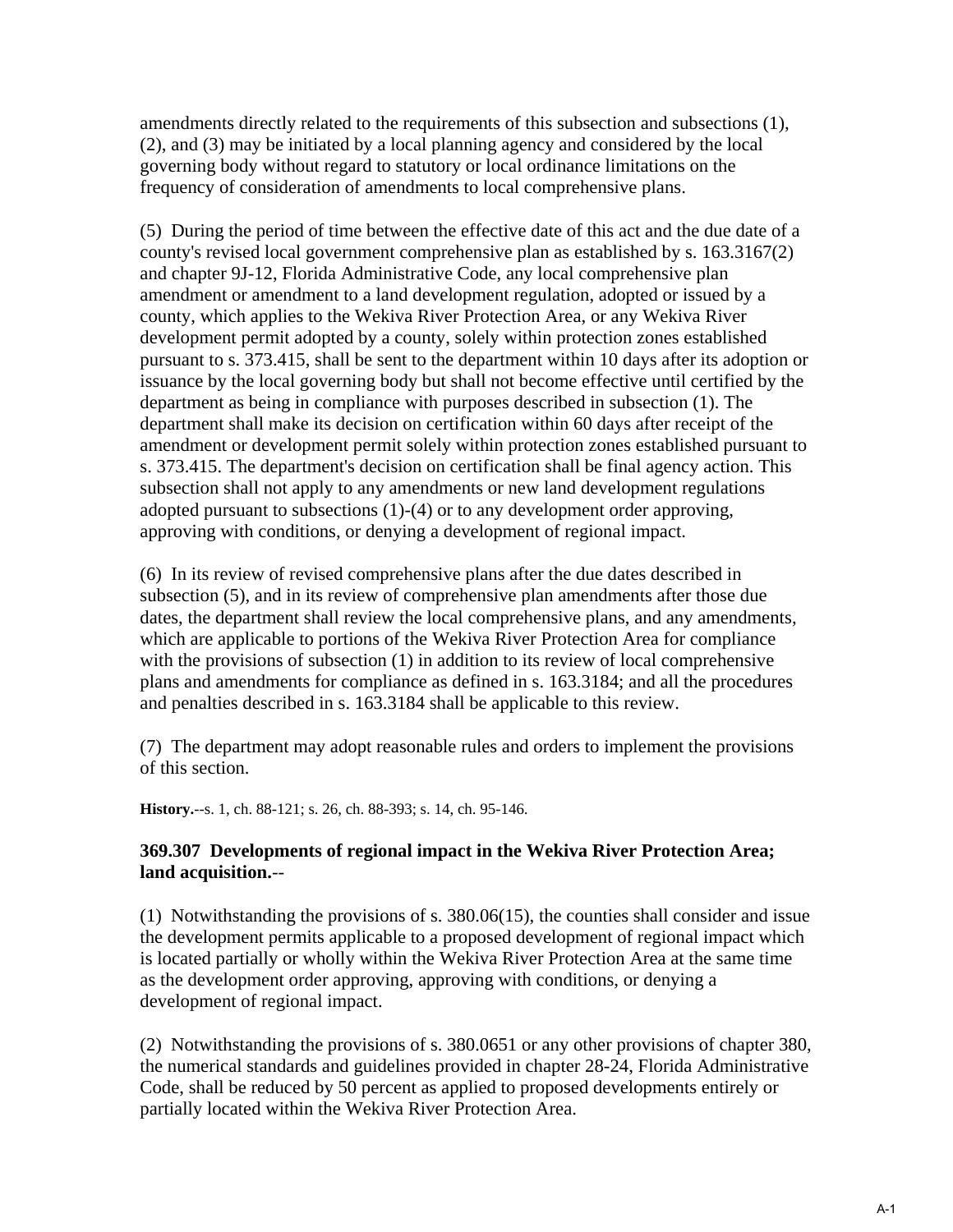(3) The Wekiva River Protection Area is hereby declared to be a natural resource of state and regional importance. The East Central Florida Regional Planning Council shall adopt policies as part of its strategic regional policy plan and regional issues list which will protect the water quantity, water quality, hydrology, wetlands, aquatic and wetlanddependent wildlife species, habitat of species designated pursuant to rules 39-27.003, 39- 27.004, and 39-27.005, Florida Administrative Code, and native vegetation in the Wekiva River Protection Area. The council shall also cooperate with the department in the department's implementation of the provisions of s. 369.305.

(4) The provisions of s. 369.305 of this act shall be inapplicable to developments of regional impact in the Wekiva River Protection Area if an application for development approval was filed prior to June 1, 1988, and in the event that a development order is issued pursuant to such application on or before April 1, 1989.

(5) The Department of Environmental Protection is directed to proceed to negotiate for acquisition of conservation and recreation lands projects within the Wekiva River Protection Area provided that such projects have been deemed qualified under statutory and rule criteria for purchase and have been placed on the priority list for acquisition by the advisory council created in s. 259.035 or its successor.

**History.**--s. 1, ch. 88-121; s. 26, ch. 88-393; s. 14, ch. 89-116; s. 191, ch. 94-356; s. 10, ch. 95-149; s. 31, ch. 99-247.

#### **369.309 Airboats prohibited; exceptions; penalties.**--

(1) The operation of an airboat on the Wekiva River System shall be prohibited. For the purposes of this section, an airboat is any boat, sled, skiff, or swamp vessel that is pushed, pulled, or propelled by air power generated by a nondetachable motor of more than 10 horsepower.

(2) The provisions of this section shall not apply in the case of an emergency or to any employee of a municipal, county, state, or federal agency or their agents on official government business.

(3) Persons convicted for violation of this section shall be guilty of a misdemeanor of the second degree, punishable as provided in s. 775.082 or s. 775.083.

**History.**--s. 1, ch. 90-81.

## **PART III**

#### **WEKIVA PARKWAY AND PROTECTION ACT**

369.314 Short title.

369.315 Intent.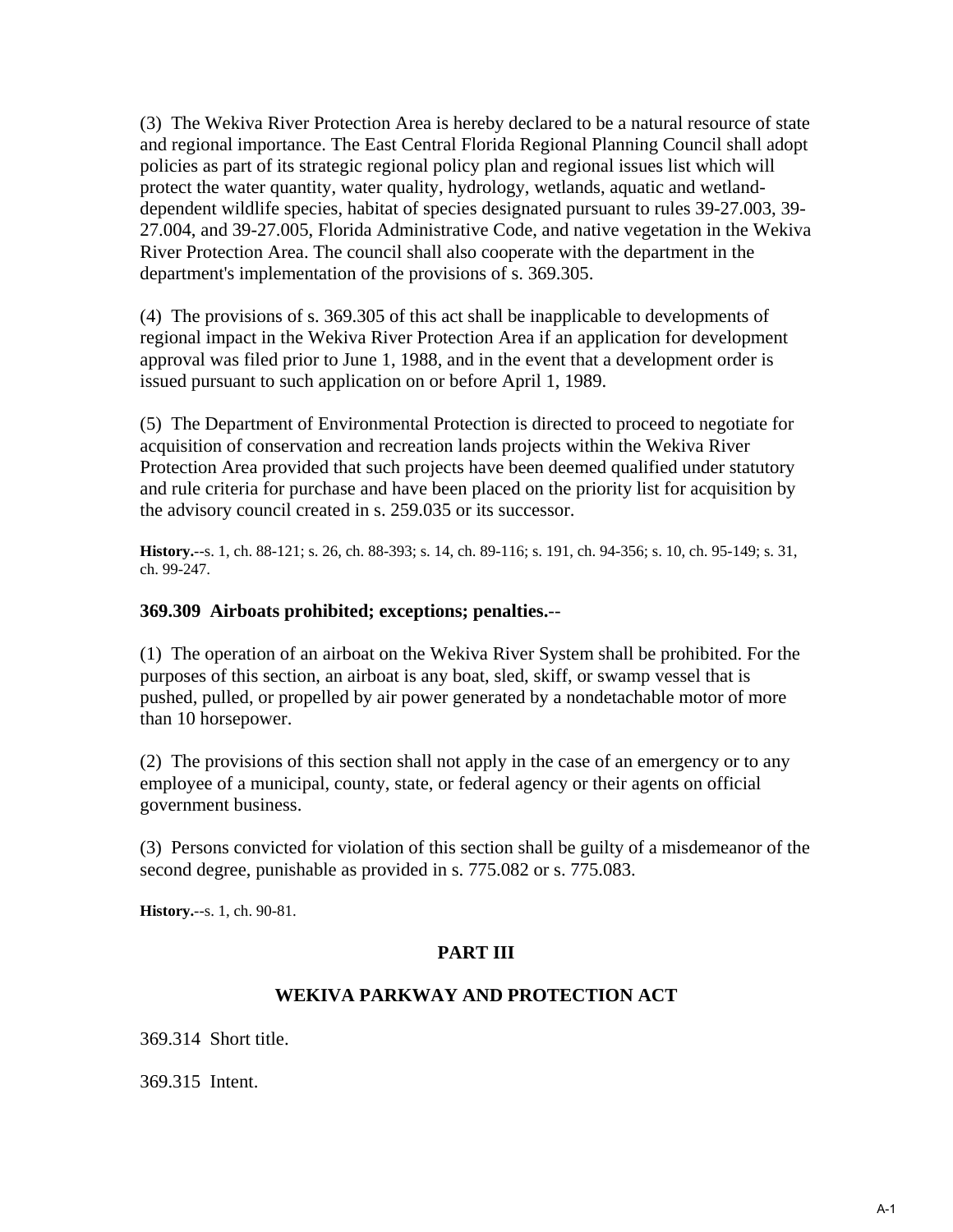369.316 Wekiva Study Area.

369.317 Wekiva Parkway.

369.318 Studies.

369.319 Master stormwater management plan.

369.320 Wastewater facility plan.

369.321 Comprehensive plan amendments.

369.322 Coordination of land use and water supply within the Wekiva Study Area.

369.323 Compliance.

369.324 Wekiva River Basin Commission.

**369.314 Short title.**--This act may be cited as the "Wekiva Parkway Protection Act."

**History.**--s. 1, ch. 2004-384.

#### **369.315 Intent.**--

(1) The Legislature finds that, in general, Florida springs whether found in urban or rural settings, public parks, or private lands, are threatened by actual and potential flow reductions and declining water quality. As a result of climate patterns and population changes, over the past 30 years, many of Florida's springs have begun to exhibit signals of distress, including increasing nutrient loading and lowered water flow. The groundwater that feeds springs is recharged by seepage from the surface and through direct conduits such as sinkholes.

(2) The Legislature further finds that springs and groundwater once damaged by overuse can be restored through good stewardship, including effective planning strategies and best management practices to preserve and protect the spring and its springshed. Prudent land use planning decisions can protect and improve quality and quantity, as well as upland resources of a springshed. Managing land use types and their allowable densities and intensities of development, followed by specific site planning to further minimize impacts, rank as an important goal.

(3) It is the intent of the Legislature that the recommendations of the Wekiva River Basin Coordinating Committee as stated in its final report dated March 16, 2004, be taken and implemented as a whole to achieve the objective of improving and assuring protection of surface water and groundwater resources. Coordination of comprehensive plans and the Regional Water Supply Plan is important for protection of water resources and to promote the continuity of effective planning and development.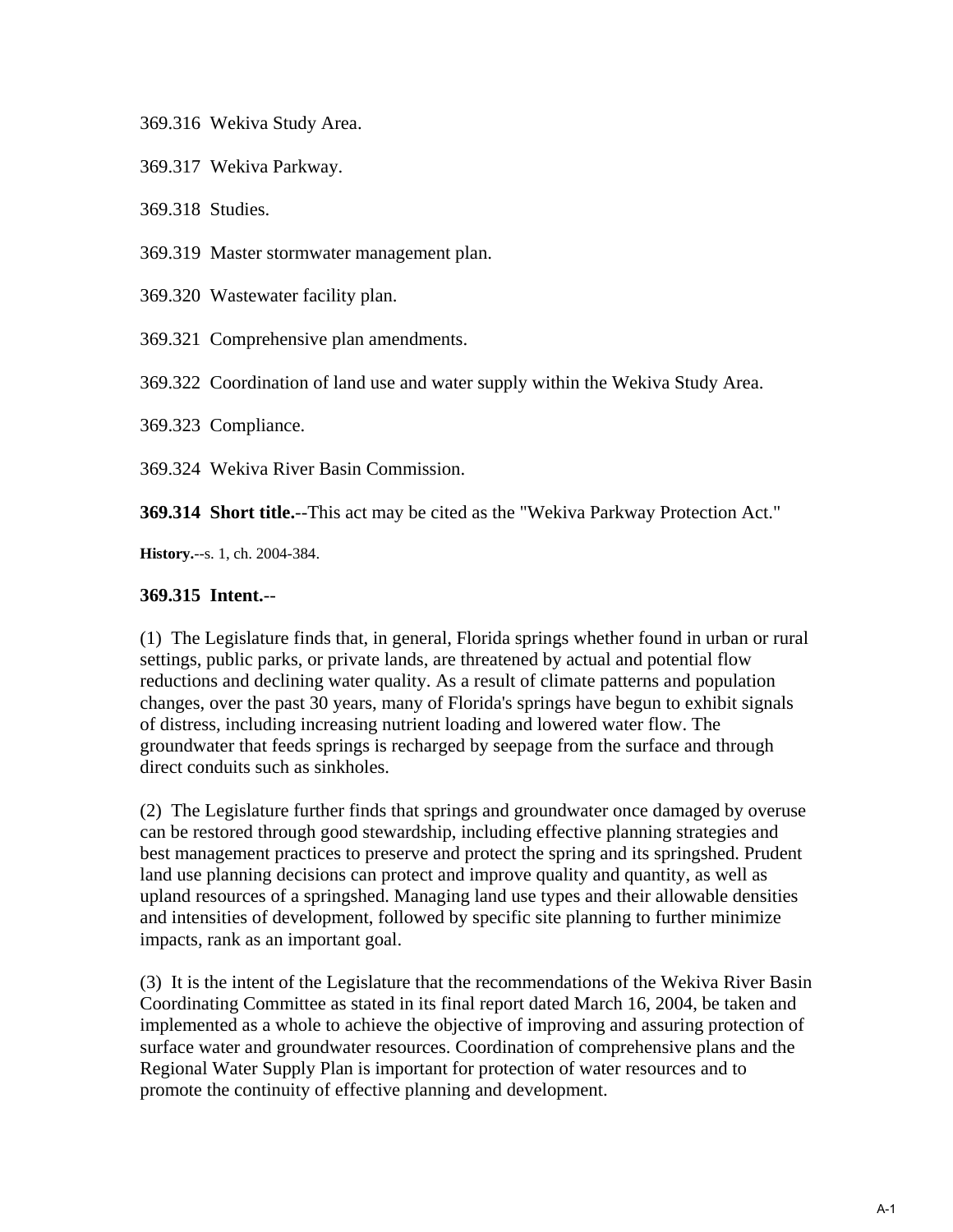(4) It is not the intent of the Legislature to place an undue burden on local governments within the Wekiva Study Area. Any required Wekiva Study Area comprehensive plan amendments may be adopted in conjunction with other amendments not required by this part.

**History.**--s. 1, ch. 2004-384.

**369.316 Wekiva Study Area.**--The Wekiva Study Area is defined to include the following land: Begin at the northwest corner of Section 6, Township 18 South, Range 28 East, Lake County, Florida, said corner lying on the north line of Township 18 South; thence Easterly along said north line of Township 18 South to the northeast corner of Section 5, Township 18 South, Range 29 East; thence Southerly along the east line of said Section 5 to the northeast corner of Section 8, Township 18 South, Range 29 East; thence Southerly along the east line of said Section 8 to the northeast corner of Section 17, Township 18 South, Range 29 East; thence Southerly along the east line of said Section 17 to the northeast corner of Section 20, Township 18 South, Range 29 East; thence Southerly along the east line of said Section 20 to the northeast corner of Section 29, Township 18 South, Range 29 East; thence Southerly along the east line of said Section 29 to the northeast corner of Section 32, Township 18 South, Range 29 East; thence Southerly along the east line of said Section 32 to the southeast corner thereof, said corner lying on the south line of Township 18 South; thence Easterly along the south line of said Township 18 South to an intersection with the east line of Range 29 East; thence Southerly along the east line of said Range 29 East to the southeast corner of Section 24, Township 21 South, Range 29 East; thence Westerly along the south line of said Section 24 to the southeast corner of Section 23, Township 21 South, Range 29 East; thence Westerly along the south line of said Section 23, to an intersection with the centerline of Interstate Highway No. 4; thence generally Southerly along the centerline of Interstate Highway No. 4 to an intersection with the south line of Section 13, Township 22 South, Range 29 East; thence Westerly along the south line of said Section 13 to the southeast corner of Section 14, Township 22 South, Range 29 East; thence Westerly along the south line of said Section 14 to the southeast corner of Section 15, Township 22 South, Range 29 East; thence Westerly along the south line of said Section 15 to the northeast corner of Section 21, Township 22 South, Range 29 East; thence Southerly along the east line of said Section 21 to an intersection with the centerline of State Road No. 50; thence Westerly along the centerline of said State Road No. 50 to the northeast corner of Section 30, Township 22 South, Range 28 East; thence Southerly along the east line of said Section 30 to the northeast corner of Section 31, Township 22 South, Range 28 East; thence Southerly along the east line of said Section 31 to the southeast corner thereof, said corner lying on the south line of Township 22 South; thence Westerly along said south line of Township 22 South to the northeast corner of Section 2, Township 23 South, Range 27 East; thence Southerly along the east line of said Section 2 to the northeast corner of Section 11, Township 23 South, Range 27 East; thence Southerly along the east line of said Section 11 to the southeast corner thereof; thence Westerly along the south line of said Section 11 to the southeast corner of Section 10, Township 23 South, Range 27 East; thence Westerly along the south line of said Section 10 to the southeast corner of Section 9, Township 23 South, Range 27 East; thence Westerly along the south line of said Section 9 to the southeast corner of Section 8, Township 23 South,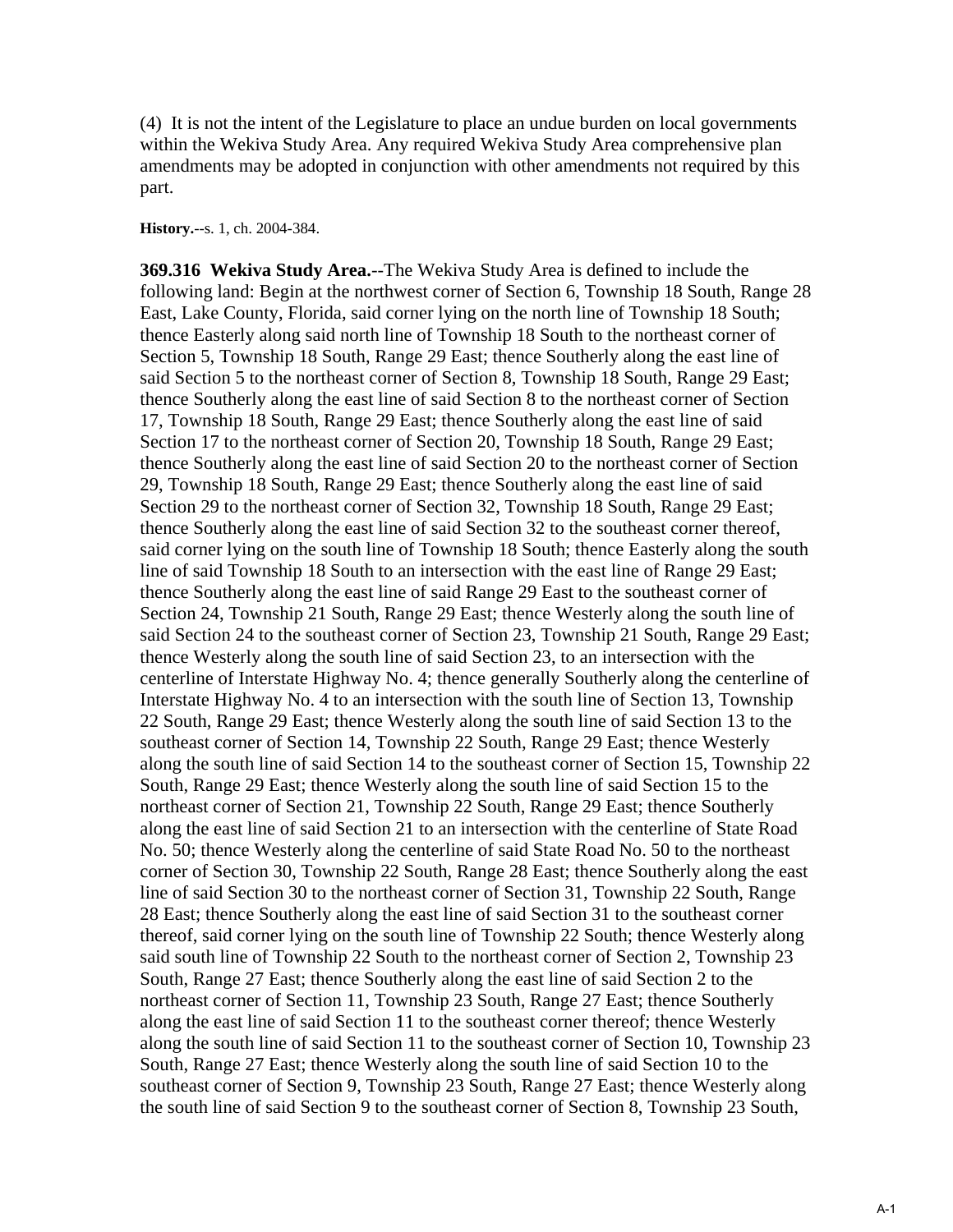Range 27 East; thence Westerly along the south line of said Section 8 to the southeast corner of Section 7, Township 23 South, Range 27 East; thence Westerly along the south line of said Section 7 to the southwest corner thereof, said corner lying on the line of demarcation between Orange County and Lake County; thence generally Northerly and along said county line to the northeast corner of Section 12, Township 20 South, Range 26 East, said corner lying on the east line of Range 26 East; thence generally Northerly and along said east line of Range 26 East to the southeast corner of Section 24, Township 19 South, Range 26 East; thence Westerly along the south line of said Section 24 to the southeast corner of Section 23, Township 19 South, Range 26 East; thence Westerly along the south line of said Section 23 to the southwest corner thereof; thence Northerly along the west line of said Section 23 to the southwest corner of Section 14, Township 19 South, Range 26 East; thence Northerly along the west line of said Section 14 to the southwest corner of Section 11, Township 19 South, Range 26 East; thence generally Northeasterly to the southwest corner of Section 1, Township 19 South, Range 26 East; thence generally Northeasterly to the southwest corner of Section 31, Township 18 South, Range 27 East; thence generally Northeasterly to the southwest corner of Section 29, Township 18 South, Range 27 East; thence generally Northeasterly to the northwest corner of Section 28, Township 18 South, Range 27 East; thence Easterly along the north line of said Section 28 to the northwest corner of Section 27, Township 18 South, Range 27 East; thence Easterly along the north line of said Section 27 to the northwest corner of Section 26, Township 18 South, Range 27 East; thence Easterly along the north line of said Section 26 to the northwest corner of Section 25, Township 18 South, Range 27 East; thence Easterly along the north line of said Section 25 to an intersection with the west line of Range 28 East; thence Northerly along the west line of said Range 28 East, to the northwest corner of Section 6, Township 18 South, Range 28 East, and the Point of Beginning.

**History.**--s. 1, ch. 2004-384.

#### **369.317 Wekiva Parkway.**--

(1) The "Wekiva Parkway" means any limited access highway or expressway constructed between State Road 429 and Interstate 4 specifically incorporating the corridor alignment recommended by Recommendation 2 of the Wekiva River Basin Area Task Force final report dated January 15, 2003, and the recommendations of the SR 429 Working Group that were adopted January 16, 2004.

(2) The Wekiva Parkway and related transportation facilities shall follow the design criteria contained in the recommendations of the Wekiva River Basin Area Task Force adopted by reference by the Wekiva River Basin Coordinating Committee in its final report of March 16, 2004, and the recommendations of the Wekiva Coordinating Committee contained in its final report of March 16, 2004, subject to reasonable environmental, economic, and engineering considerations.

(3) With the exception of the road commonly referred to as the Apopka Bypass, the construction of any other limited-access highway or expressway that is identified by the Final Recommendations of the State Road 429 Working Group adopted January 16,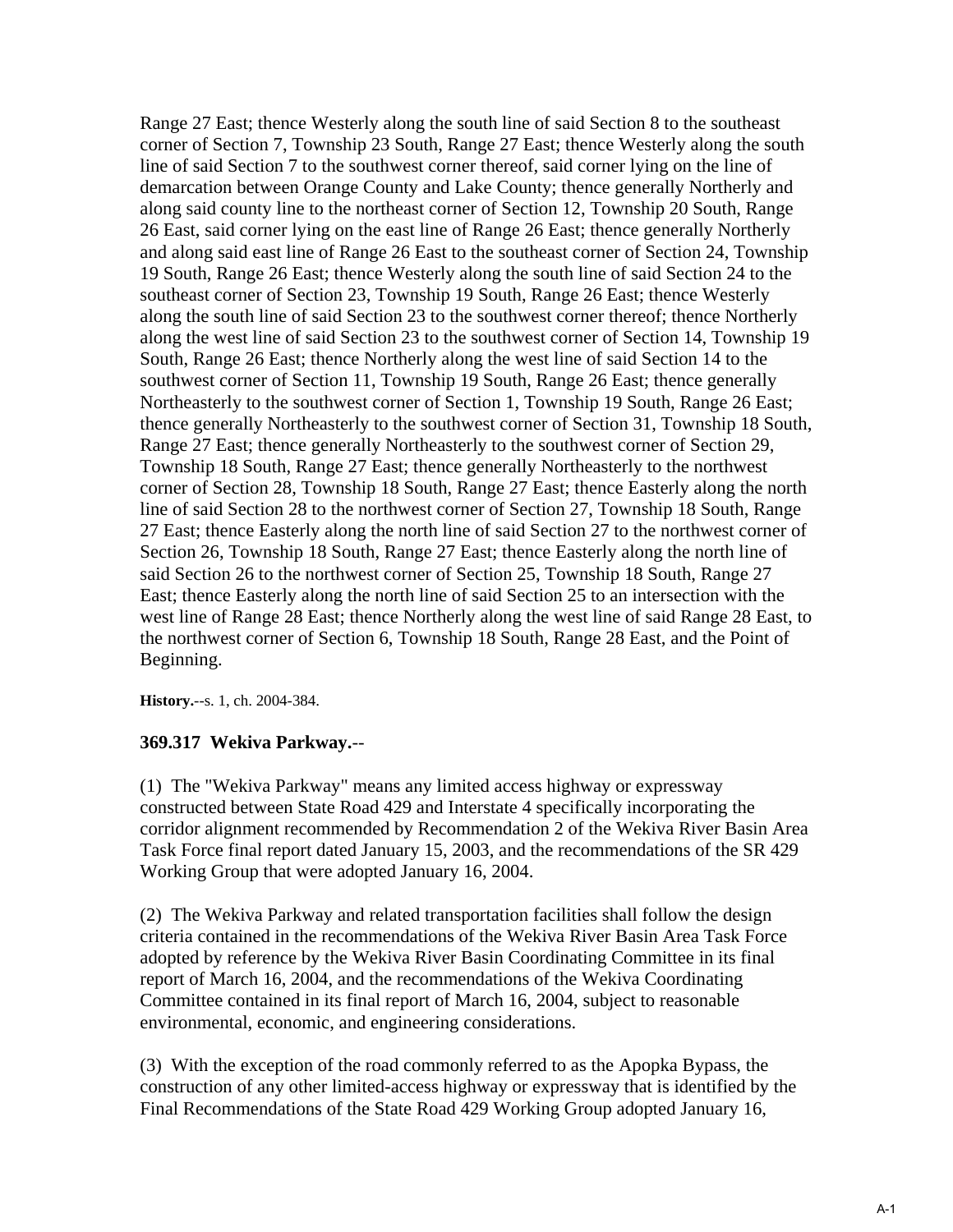2004, within the Wekiva Study Area shall adhere to transportation and conservation principles identified within the Final Report of the Wekiva River Basin Coordinating Committee dated March 16, 2004. If any other limited-access highway or expressway is considered within the Wekiva Study Area, then such a project shall adhere to the extent practicable with transportation and conservation principles identified within the Final Report of the Wekiva River Basin Coordinating Committee dated March 16, 2004.

(4) Access to properties adjacent to SR 46 shall be maintained through appropriate neighborhood streets or frontage roads integrated into the parkway design.

(5) In Seminole County, the Seminole County Expressway Authority, the Department of Transportation, and the Florida Turnpike Enterprise shall locate the precise corridor and interchanges for the Wekiva Parkway consistent with the legislative intent expressed in this act and other provisions of this act.

(6) The Orlando-Orange County Expressway Authority is hereby granted the authority to act as a third-party acquisition agent, pursuant to s. 259.041 on behalf of the Board of Trustees or chapter 373 on behalf of the governing board of the St. Johns River Water Management District, for the acquisition of all necessary lands, property and all interests in property identified herein, including fee simple or less-than-fee simple interests. The lands subject to this authority are identified in paragraph 10.a., State of Florida, Office of the Governor, Executive Order 03-112 of July 1, 2003, and in Recommendation 16 of the Wekiva Basin Area Task Force created by Executive Order 2002-259, such lands otherwise known as Neighborhood Lakes, a 1,587+/- acre parcel located in Orange and Lake Counties within Sections 27, 28, 33, and 34 of Township 19 South, Range 28 East, and Sections 3, 4, 5, and 9 of Township 20 South, Range 28 East; Seminole Woods/Swamp, a 5,353+/- acre parcel located in Lake County within Section 37, Township 19 South, Range 28 East; New Garden Coal; a 1,605+/- acre parcel in Lake County within Sections 23, 25, 26, 35, and 36, Township 19 South, Range 28 East; Pine Plantation, a 617+/- acre tract consisting of eight individual parcels within the Apopka City limits. The Department of Transportation, the Department of Environmental Protection, the St. Johns River Water Management District, and other land acquisition entities shall participate and cooperate in providing information and support to the thirdparty acquisition agent. The land acquisition process authorized by this paragraph shall begin no later than December 31, 2004. Acquisition of the properties identified as Neighborhood Lakes, Pine Plantation, and New Garden Coal, or approval as a mitigation bank shall be concluded no later than December 31, 2010. Department of Transportation and Orlando-Orange County Expressway Authority funds expended to purchase an interest in those lands identified in this subsection shall be eligible as environmental mitigation for road construction related impacts in the Wekiva Study Area.

(a) Acquisition of the land described in this section is required to provide right of way for the Wekiva Parkway, a limited access roadway linking State Road 429 to Interstate 4, an essential component in meeting regional transportation needs to provide regional connectivity, improve safety, accommodate projected population and economic growth,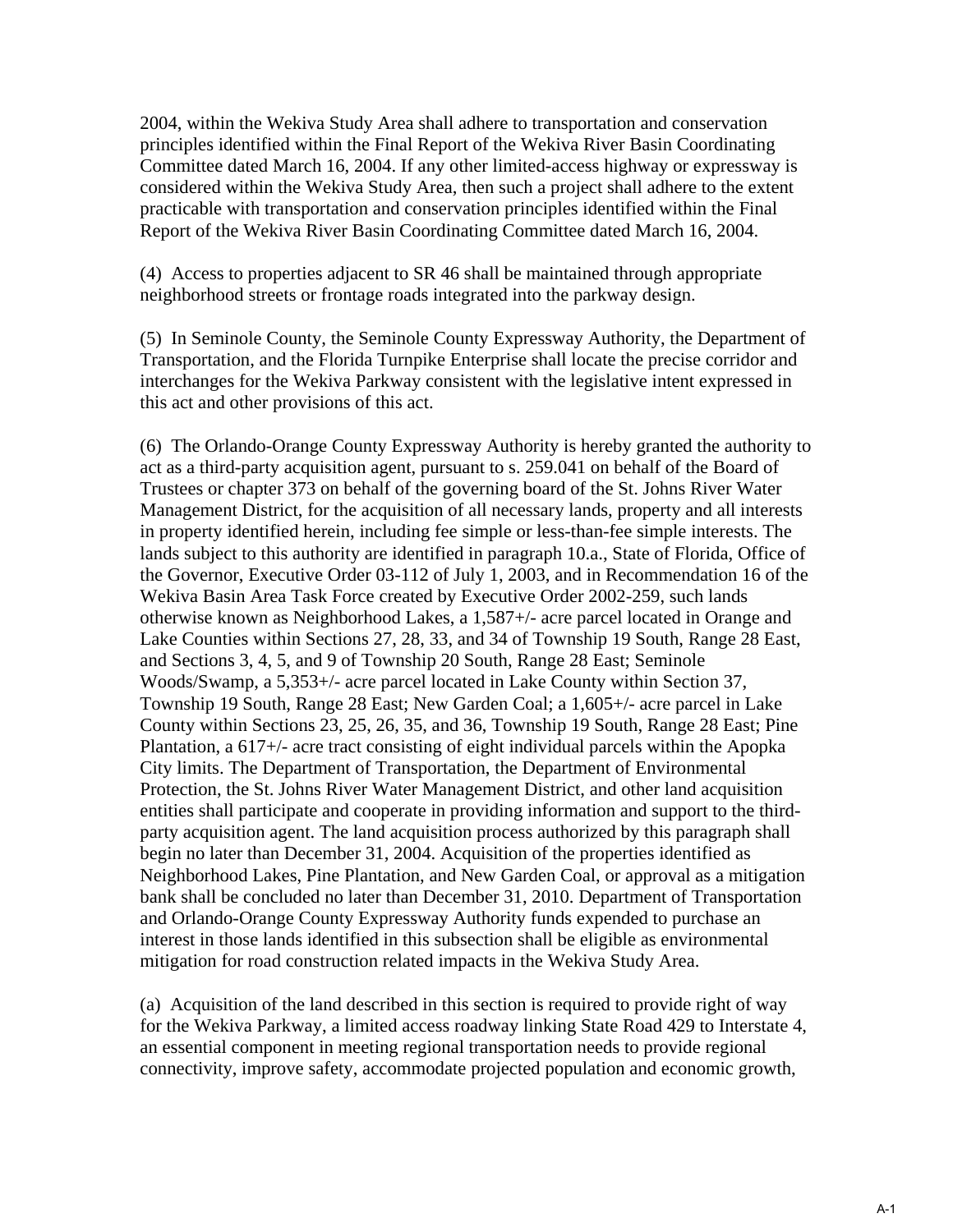and satisfy critical transportation requirements caused by increased traffic volume growth and travel demands.

(b) Acquisition of the lands described in this section is also required to protect the surface water and groundwater resources of Lake, Orange, and Seminole counties, otherwise known as the Wekiva Study Area, including recharge within the springshed that provides for the Wekiva River system. Protection of this area is crucial to the long term viability of the Wekiva River and springs and the central Florida region's water supply. Acquisition of the lands described in this section is also necessary to alleviate pressure from growth and development affecting the surface and groundwater resources within the recharge area.

(c) Lands acquired pursuant to this section that are needed for transportation facilities for the Wekiva Parkway shall be determined not necessary for conservation purposes pursuant to ss. 253.034(6) and 373.089(5) and shall be transferred to or retained by the Orlando-Orange County Expressway Authority or the Department of Transportation upon reimbursement of the full purchase price and acquisition costs.

(7) The Department of Transportation, the Department of Environmental Protection, the St. Johns River Water Management District, Orlando-Orange County Expressway Authority, and other land acquisition entities shall cooperate and establish funding responsibilities and partnerships by agreement to the extent funds are available to the various entities. Properties acquired with Florida Forever funds shall be in accordance with s. 259.041 or chapter 373. The Orlando-Orange County Expressway Authority shall acquire land in accordance with this section of law to the extent funds are available from the various funding partners, but shall not be required nor assumed to fund the land acquisition beyond the agreement and funding provided by the various land acquisition entities.

(8) The Department of Environmental Protection and the St. Johns River Water Management District shall give the highest priority to the acquisition of the lands described and identified in subsection (6) for Florida Forever purchases.

**History.**--s. 1, ch. 2004-384.

## **369.318 Studies.**--

(1) The Department of Environmental Protection shall study the efficacy and applicability of water quality and wastewater treatment standards needed to achieve nitrogen reductions protective of surface and groundwater quality within the Wekiva Study Area and report to the Governor and the Department of Community Affairs no later than December 1, 2004. Based on the December 2004 report, the Department of Environmental Protection shall, if appropriate, by March 1, 2005, initiate rulemaking to achieve nitrogen reductions protective of surface and groundwater quality or recommend any additional statutory authority needed to implement the report recommendations.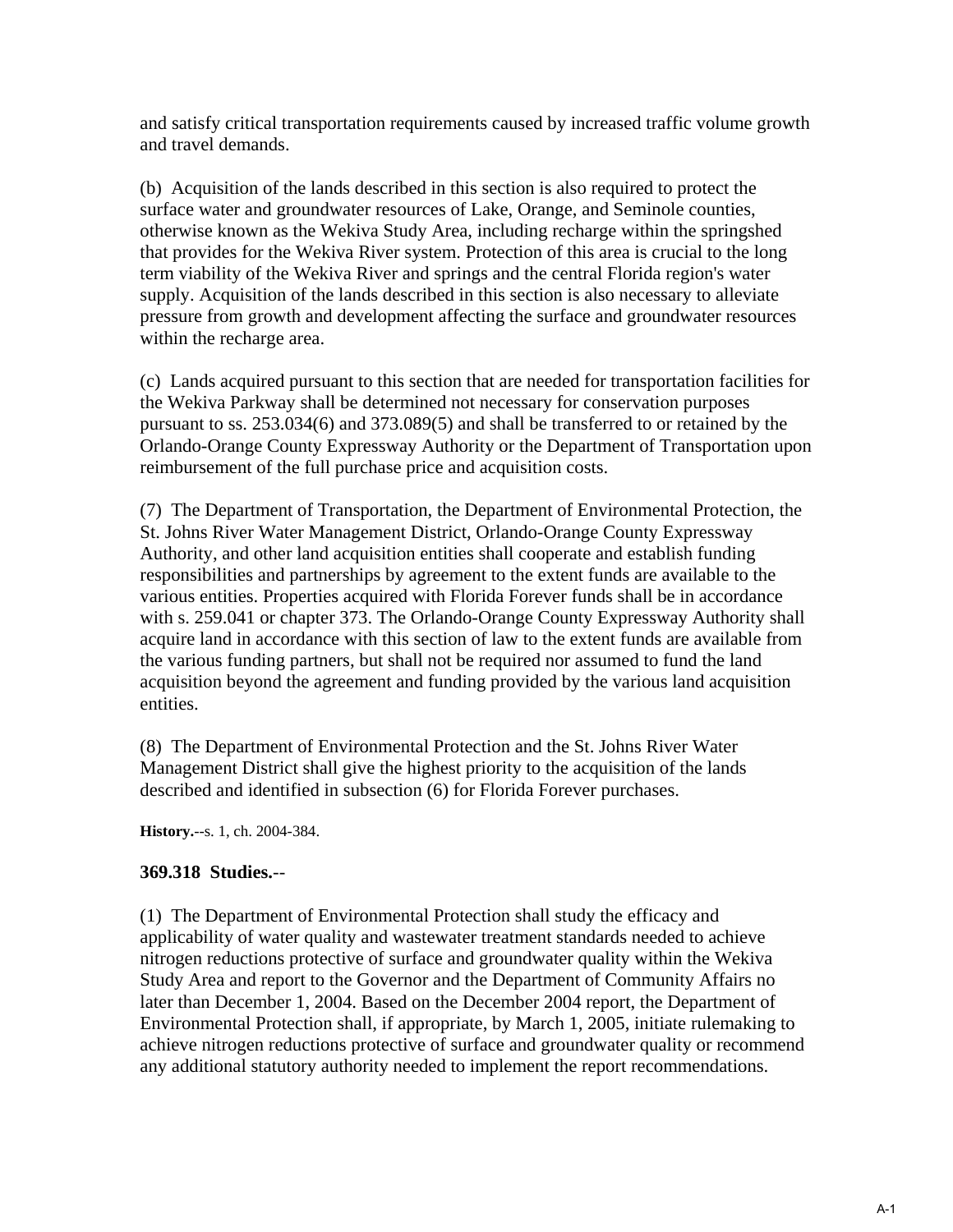(2) The Department of Health, in coordination with the Department of Environmental Protection, shall study the efficacy and applicability of onsite disposal system standards needed to achieve nitrogen reductions protective of groundwater quality within the Wekiva Study Area including publicly owned lands and report to the Governor and the Department of Community Affairs no later than December 1, 2004. Based on the December 2004 report, the Department of Health shall, if appropriate, by March 1, 2005, initiate rulemaking to achieve nitrogen reductions protective of water quality or recommend legislation for any additional statutory authority needed to implement the report recommendations. The study shall consider:

(a) For new developments within the Wekiva Study Area and any existing development within the Wekiva River Protection Area using onsite disposal systems, a more stringent level of wastewater treatment, including, but not limited to, the use of multiple tanks to combine aerobic and anaerobic treatment to reduce the level of nitrates.

(b) The implementation of a septic tank maintenance and inspection program which includes upgrading certain onsite disposal systems permitted prior to 1982 to meet minimum Department of Health standards; replacement of failing systems and systems not meeting current standards; and providing funding mechanisms for supporting a septic tank inspection and maintenance program.

(3) The St. Johns River Water Management District shall initiate rulemaking to:

(a) Amend the recharge criteria in rule 40C-41.063(3), Florida Administrative Code, to apply to all recharge lands within the Wekiva Study Area.

(b) Adopt a consolidated environmental resources permit/consumptive use permit for projects that require both an environmental resource permit and a consumptive use permit that involve irrigation of urban landscape, golf course, or recreational areas.

(4) By March 1, 2005, the St. Johns River Water Management District in conjunction with the Department of Environmental Protection, shall initiate rulemaking to amend the recharge criteria in rule 40C-41.063(3), Florida Administrative Code, to provide that the postdevelopment recharge volume conditions within the Wekiva Study Area approximate predevelopment recharge volume conditions. The district shall study and undertake this rulemaking to accomplish this standard on a development-specific basis. The rule shall permit the utilization of existing permitted municipal master stormwater systems with adequate capacity to meet the new standards in lieu of onsite retention and shall provide applicants with the ability to submit appropriate geotechnical information demonstrating that a specific site is not within a most effective recharge area of the Wekiva springshed.

(5) The St. Johns River Water Management District shall complete an assessment of the significance of water uses below the current consumptive use permit thresholds in the Wekiva Study Area to determine if rulemaking should be initiated to lower consumptive use permit thresholds.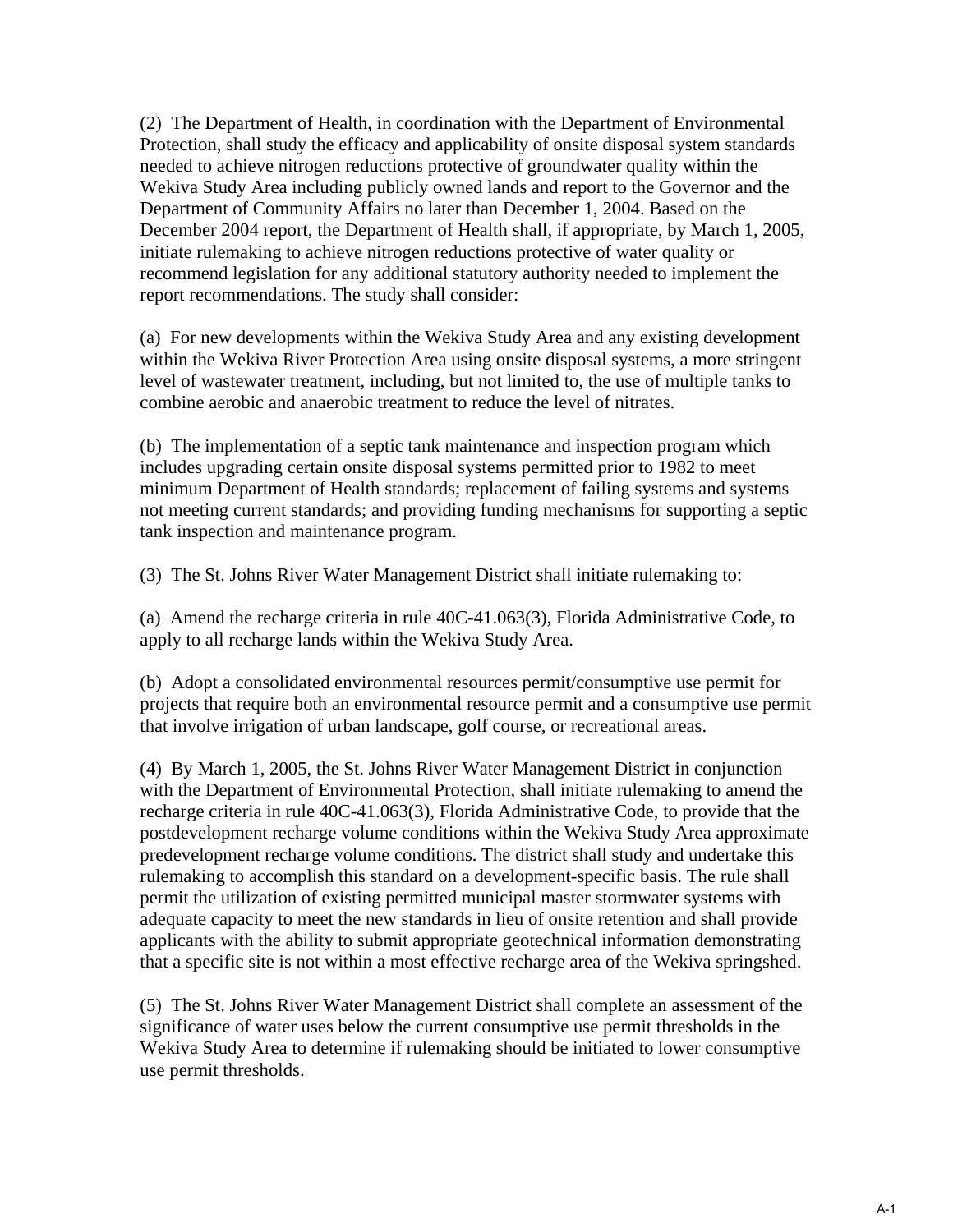(6) The St. Johns River Water Management District shall conduct an analysis of the impact of redevelopment projects in the Wekiva River basin upon aquifer recharge and shall consider whether to adopt a rule amendment to require those redevelopment projects exceeding a specified threshold to meet the Wekiva Basin recharge criteria. The effect of redevelopment upon aquifer recharge shall be analyzed, and then the costs of regulation shall be analyzed.

(7) By December 1, 2007, the St. Johns River Water Management District shall update the minimum flows and levels standards for Rock Springs and Wekiva Springs. Further, the district shall revise the consumptive use permit thresholds in the Wekiva Study Area to address proposed water withdrawals above 50,000 gallons per day. Revisions to the consumptive use thresholds shall provide for a general permit, if possible, and include a transition period that allows continued access to water supply for users that were not previously subject to the permitting process.

(8) By December 1, 2005, the St. Johns River Water Management District shall establish pollution load reduction goals for the Wekiva Study Area to assist the Department of Environmental Protection in adopting total maximum daily loads for impaired waters within the Wekiva Study Area by December 1, 2006.

(9) The Department of Agriculture and Consumer Services shall be the lead agency in coordinating the reduction of agricultural nonpoint sources of pollution. The Department of Agriculture and Consumer Services shall study, and if necessary, initiate rulemaking to implement new or revised best management practices for improving and protecting water bodies, including those basins with impaired water bodies addressed by the Total Maximum Daily Loads Program.

**History.**--s. 1, ch. 2004-384.

**369.319 Master stormwater management plan.**--Each local government within the Wekiva Study Area shall develop a master stormwater management plan that: assesses existing problems and deficiencies in the community; identifies projects to meet longrange needs; establishes priorities to address existing deficiencies; establishes measures to address redevelopment; establishes a schedule to complete needed improvements; evaluates the feasibility of stormwater reuse; and includes requirements for inspection and maintenance of facilities. The plan shall also identify a funding source, such as a stormwater utility fee, to fund implementation of the plan and maintenance program. In addition, the local government shall establish a water reuse and irrigation program that allows for reuse of stormwater on a site basis for development over a size threshold to be determined by the local government or on a jurisdiction-wide basis to minimize pumpage of groundwater for nonpotable usage.

**History.**--s. 1, ch. 2004-384.

## **369.320 Wastewater facility plan.**--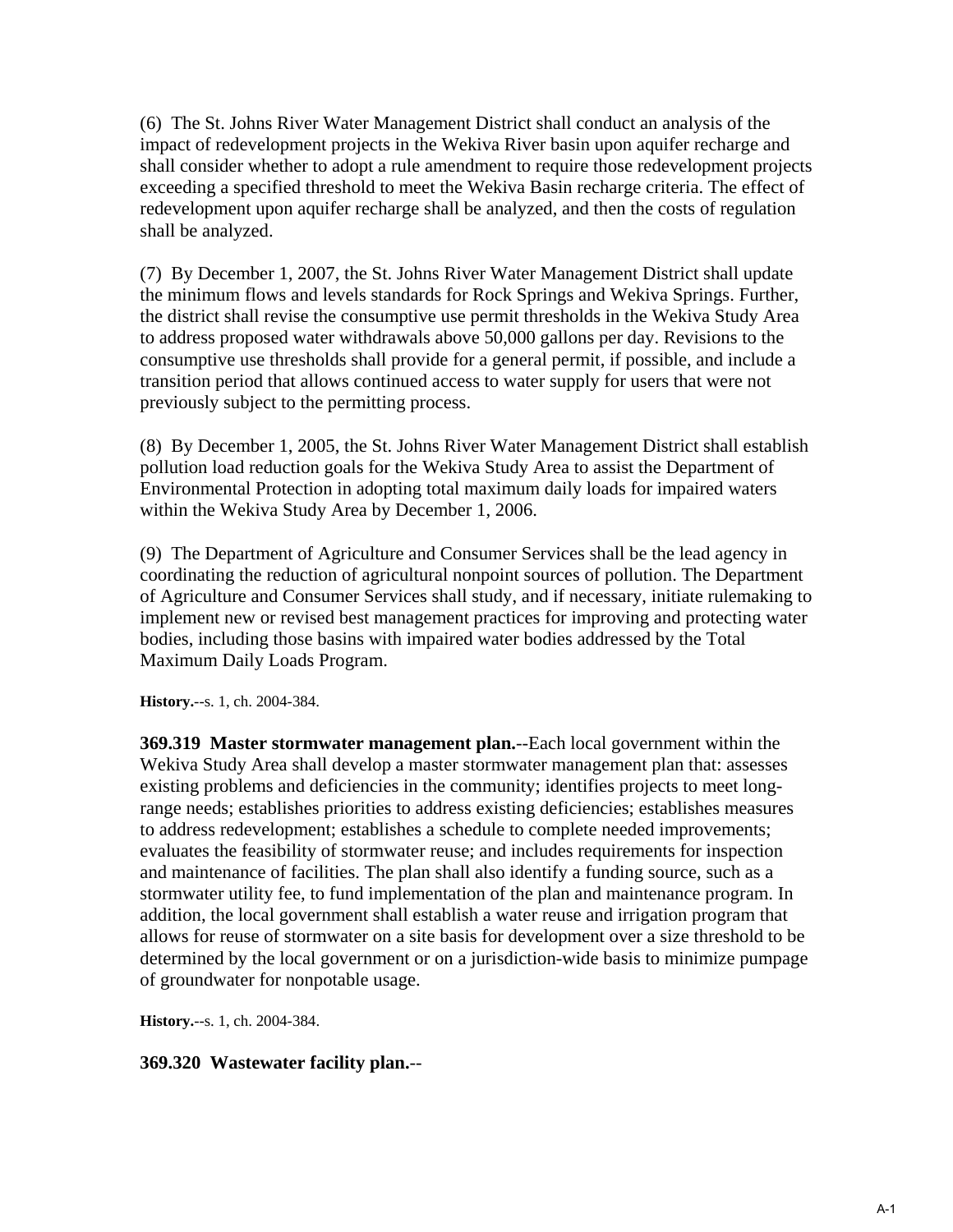(1) Local governments within the Wekiva Study Area shall develop a wastewater facility plan for joint planning areas and utility service areas where central wastewater systems are not readily available. The facility plan shall include: the delineation of areas within the utility service area that are to be served by central facilities within 5 years; a financially feasible schedule of improvements; an infrastructure work plan to build the facilities needed to implement the facility plan, including those needed to meet enhanced treatment standards adopted by the Department of Environmental Protection; and a phase-out of existing onsite septic tank systems where central facilities are available. The term available shall be interpreted consistent with the definition of s. 381.0065(2)(a). The facility plan shall also include a long-range component addressing service of the joint planning area or utility service area. In addition, local governments shall establish a water reuse program that allows for reuse of reclaimed water on a site-by-site basis for development over a size threshold to be determined by the local government or on a jurisdiction-wide basis to minimize pumpage of groundwater for nonpotable usage.

(2) Local governments shall update their wastewater facility plans required in subsection (1) where the Total Maximum Daily Loads Program requires reductions in point source pollutants for a basin or as required by legislation for enhanced treatment standards.

**History.**--s. 1, ch. 2004-384.

**369.321 Comprehensive plan amendments.**--By January 1, 2006, each local government within the Wekiva Study Area shall amend its local government comprehensive plan to include the following:

(1) Local governments hosting an interchange on the Wekiva Parkway shall adopt an interchange land use plan into their comprehensive plans. Each interchange land use plan shall address: appropriate land uses and compatible development; secondary road access; access management; right-of-way protection; vegetation protection and water conserving landscaping; and the height and appearance of structures and signage. Local governments within which the Wekiva Parkway is planned shall amend their local government comprehensive plan to include the Wekiva Parkway.

(2) Local governments shall amend the appropriate elements of the comprehensive plan, including the capital improvements element, to ensure implementation of the master stormwater management plan.

(3) Local governments shall amend their comprehensive plans to establish land use strategies that optimize open space and promote a pattern of development on a jurisdiction-wide basis that protects the most effective recharge areas, karst features, and sensitive natural habitats including Longleaf Pine, Sand Hill, Sand Pine, and Xeric Oak Scrub. Such strategies shall recognize property rights and the varying circumstances within the Wekiva Study Area, including rural and urban land use patterns. Local comprehensive plans shall map, using best available data from the St. Johns River Water Management District and the Fish and Wildlife Conservation Commission, recharge areas and sensitive upland habitats for this purpose. Local governments shall have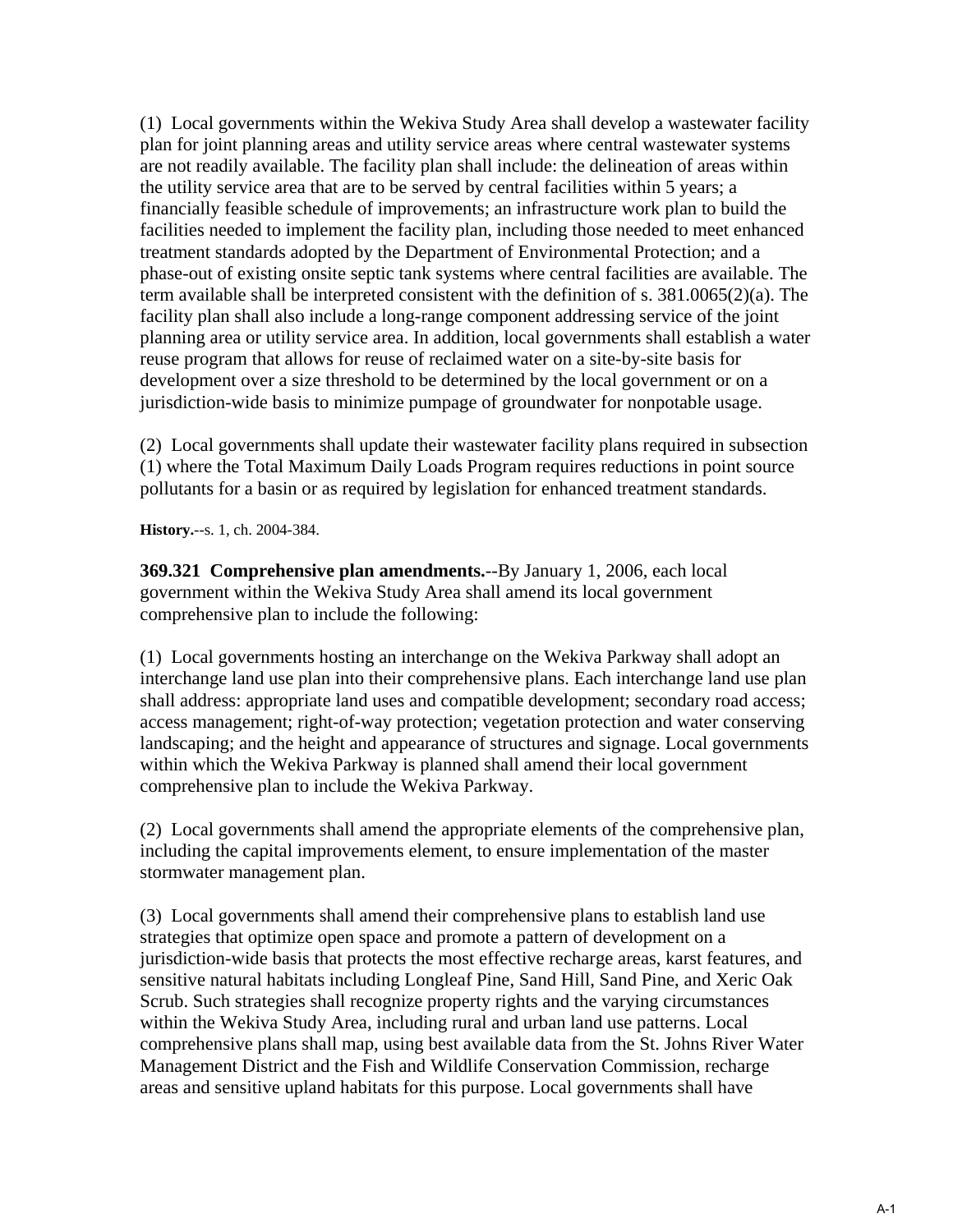flexibility to achieve this objective through comprehensive plan strategies that may include, but are not limited to:

- (a) Coordinated greenway plans;
- (b) Dedication of conservation easements;
- (c) Land acquisition;
- (d) Clustering of development;

(e) Density credits and density incentives which result in permanent protection of open space; and

(f) Low to very low density development.

(4) An up-to-date 10-year water supply facility work plan for building potable water facilities necessary to serve existing and new development and for which the local government is responsible as required by s. 163.3177(6)(c).

(5) Comprehensive plans and comprehensive plan amendments adopted by the local governments to implement this section shall be reviewed by the Department of Community Affairs pursuant to s. 163.3184, and shall be exempt from the provisions of s. 163.3187(1).

(6) Implementing land development regulations shall be adopted no later than January 1, 2007.

(7) During the period prior to the adoption of the comprehensive plan amendments required by this act, any local comprehensive plan amendment adopted by a city or county that applies to land located within the Wekiva Study Area shall protect surface and groundwater resources and be reviewed by the Department of Community Affairs, pursuant to chapter 9J-5, Florida Administrative Code, using best available data, including the information presented to the Wekiva River Basin Coordinating Committee.

**History.**--s. 1, ch. 2004-384.

### **369.322 Coordination of land use and water supply within the Wekiva Study Area.**- -

(1) In their review of local government comprehensive plan amendments for property located within the Wekiva Study Area pursuant to s. 163.3184, the Department of Community Affairs and the St. Johns River Water Management District shall assure that amendments that increase development potential demonstrate that adequate potable water consumptive use permit capacity is available.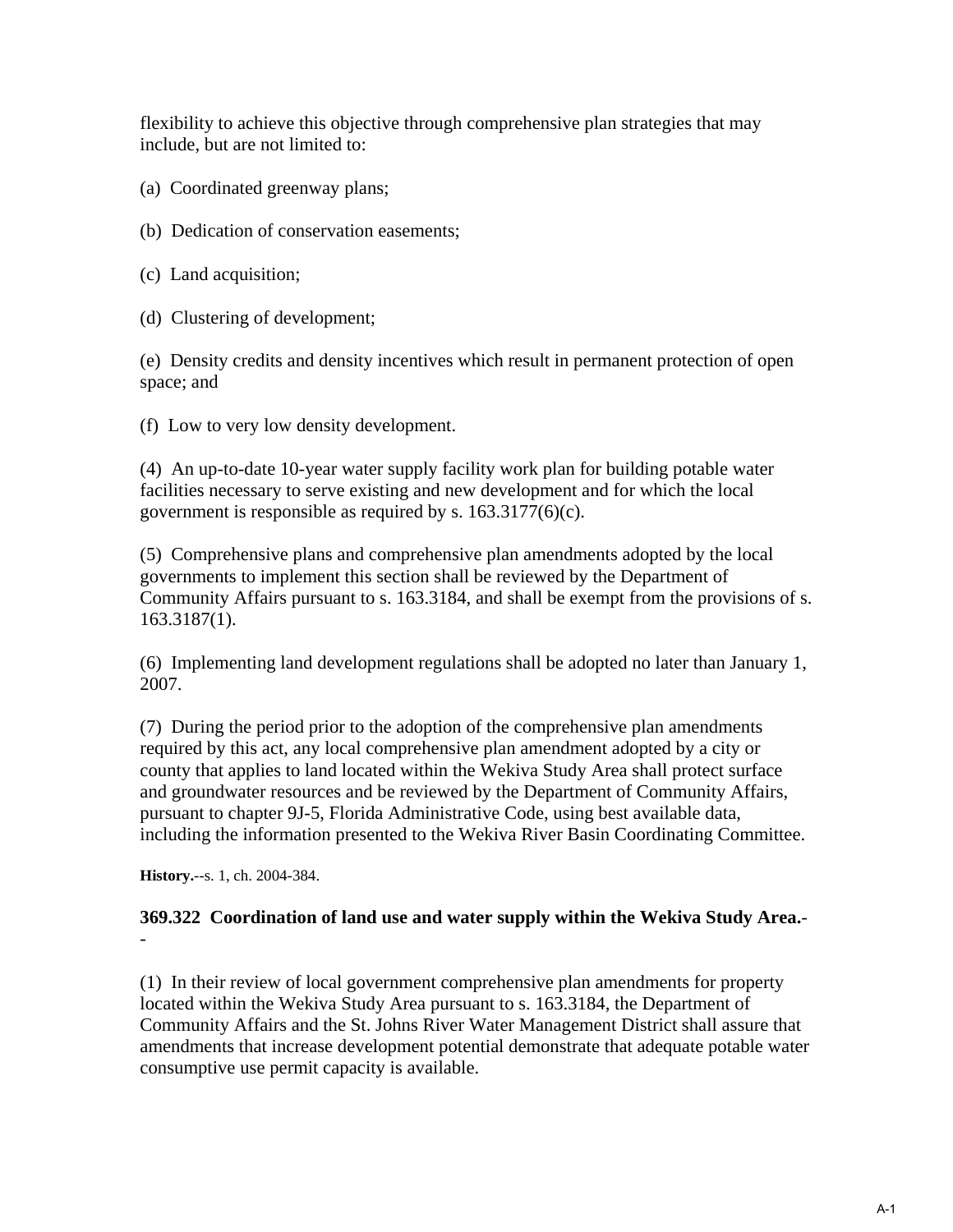(2) Local governments located within the Wekiva Study Area shall coordinate with the St. Johns River Water Management District and other public and private utilities, on a countywide or multicounty basis, to implement cooperative solutions for development of alternative water sources necessary to supplement groundwater supplies consistent with the St. Johns River Water Management District Regional Water Supply Plan.

(3) In recognition of the need to balance resource protection, existing infrastructure and improvements planned or committed as part of approved development, consistent with existing municipal or county comprehensive plans and economic development opportunities, planned community development initiatives that assure protection of surface and groundwater resources while promoting compact, ecologically and economically sustainable growth should be encouraged. Small area studies, sector plans, or similar planning tools should support these community development initiatives. In addition, the Department of Community Affairs may make available best practice guides that demonstrate how to balance resource protection and economic development opportunities.

**History.**--s. 1, ch. 2004-384.

**369.323 Compliance.**--Comprehensive plans and plan amendments adopted by the local governments within the Wekiva Study Area to implement this act shall be reviewed for compliance by the Department of Community Affairs.

**History.**--s. 1, ch. 2004-384.

## **369.324 Wekiva River Basin Commission.**--

(1) The Wekiva River Basin Commission is created to monitor and ensure the implementation of the recommendations of the Wekiva River Basin Coordinating Committee for the Wekiva Study Area. The East Central Florida Regional Planning Council shall provide staff support to the commission with funding assistance from the Department of Community Affairs. The commission shall be comprised of a total of 19 members appointed by the Governor, 9 of whom shall be voting members and 10 shall be ad hoc nonvoting members. The voting members shall include:

(a) One member of each of the Boards of County Commissioners for Lake, Orange, and Seminole Counties.

(b) One municipal elected official to serve as a representative of the municipalities located within the Wekiva Study Area of Lake County.

(c) One municipal elected official to serve as a representative of the municipalities located within the Wekiva Study Area of Orange County.

(d) One municipal elected official to serve as a representative of the municipalities located within the Wekiva Study Area of Seminole County.